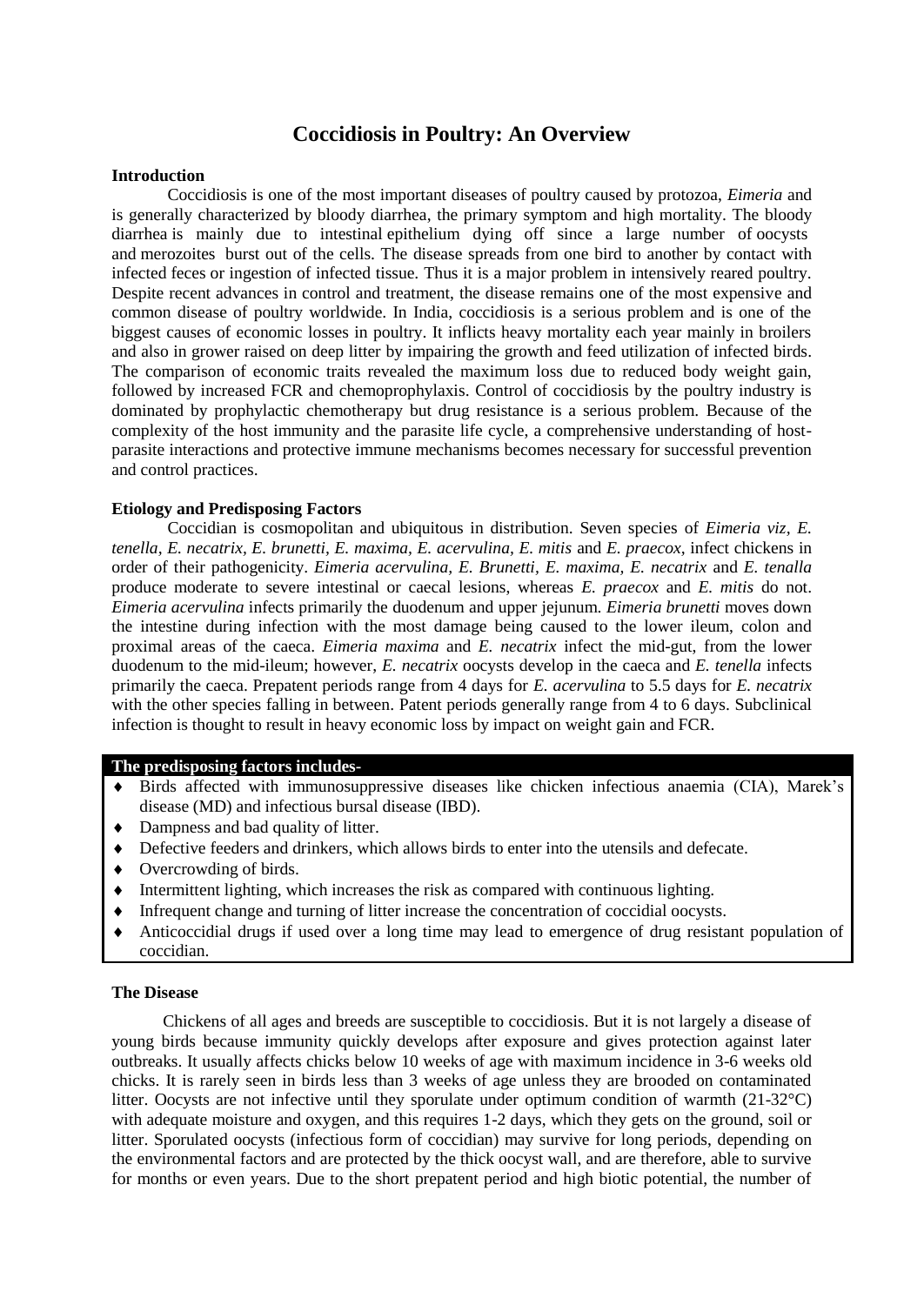oocysts in the litter rises rapidly on arrival of susceptible new flock of birds. Coccidia are almost invariably present in poultry rearing operation but clinical disease occurs only after ingestion of relatively large numbers of sporulated oocysts by susceptible birds. Both clinically infected and recovered birds shed oocysts in their droppings, which contaminate feed, water, litter and soil. Threat of coccidiosis is greater in cooler wet weather (rainy and winter seasons) and is lesser during hot dry weather (summer).

 The disease is transmitted through horizontal course. Transmission of oocysts may takes place by shoes, feed, trucks, crates, pets, rodents, and moving equipments. Consumption of as few as 10,000 sporulated oocysts will produce coccidiosis. Birds pick up the infection through ingestion of oocyst contaminated feeds and drinking water. Oocysts remain viable in litter for many months. In this way they can contaminate a farm from year to year. These are able to tolerate most common disinfectants. Oocysts are killed by freezing, extreme dryness and high temperature above 56°C and desiccation (drying) can kill them.

Shortly following infection, sporozoites can be seen invading the cells of intestinal (or caecal) surface epithelium and development of some species occurs here *(E. brunetti* and *E. praecox).* Other species develop in the epithelium of the crypts *(E. acervulina, E. maxima, E. necatrix, E. tenella). Eimeria* primarily infect the intestine of the susceptible host and cause damage, resulting in dehydration, blood loss and increased susceptibility to other infectious agents. Microscopic examinations of lesion scrapings show numerous gametocytes and oocysts. Diarrhoea, severe weight loss, poor feed conversion and loss of skin pigmentation are the common signs. During severe infection of *E. maxima,* numerous petechiae appear on the serosal surface of the intestine and the walls get thicken; ballooning of the intestine may occur.

The disease appears in two forms i.e. caecal and intestinal form. Caecal form is generally observed in young chicks whereas adult birds usually suffer from intestinal form of [coccidiosis.](http://en.engormix.com/MA-poultry-industry/health/articles/coccidiosis-poultry-review-t1529/165-p0.htm) Clinical signs in young chicks include depression and droopiness, anorexia, huddling together, having ruffled feathers, watery diarrhea and by the fourth day blood begins to appear in the droppings. The greatest amount of blood appears by day five or six and by the eighth or ninth day the bird is either dead or on the way to recovery. Severe haemorrhagic diarrhoea may produce anemia. Comb and wattles become pale. Mortality is highest between the fourth and sixth days. Birds that recover may develop a chronic illness as a result of a persistent caecal core. However, the core usually detaches itself by eight to ten days and is shed in the droppings. Clinical signs in adult birds include gradual loss of appetite, ruffled feathers, progressive emaciation and birds disincline to move, comb and wattles become pale. Chocolate colored droppings are characteristic.

#### **Immunity**

*Eimeria* species have a good immunizing power. This immunity is species specific. There is no cross immunity (cross protection) between *Eimeria* species and later outbreaks may be the result of different species. For example, immunity against *E. tenella* does not give complete protection against *E. maxima* and so on. It is easier to produce chickens resistant to the effects of the disease than to produce chickens absolutely resistant to infection. The duration of immunity in the complete absence of reinfection is relatively short, depending upon species of *Eimeria* and it is probably in the order of 6-7 weeks. Immunity is not important in broiler chickens, which are kept only for 6-8 weeks before marketing, as in layers, which are kept much longer. Day-old chicks usually do not get protective maternal antibodies from the hen. Therefore, birds of any age are susceptible to coccidiosis. Most chicks get infected in the first few weeks of life, which produces a good immunity, and it may persist for life due to frequent low-grade re-exposure to infections. However, in the absence of re-infection, immunity may decrease gradually. Immunity is best produced by repeated exposure to low numbers of oocysts (Trickle infection). Immunity leads to a reduction in tissue damage and marked decrease in oocyst output. The mechanisms of immunity are not fully understood, but cell-mediated immune response appears to be extremely important whereas humoral immunity plays a very minor role in resistance against infection. By contrast, some studies have pointed towards the ability of antibody to block parasite invasion, development and transmission and to provide passive and maternal immunity against challenge infection. Secretory IgA may also contribute to protective immunity, but circulating antibodies (IgM, IgG) play only a minor role.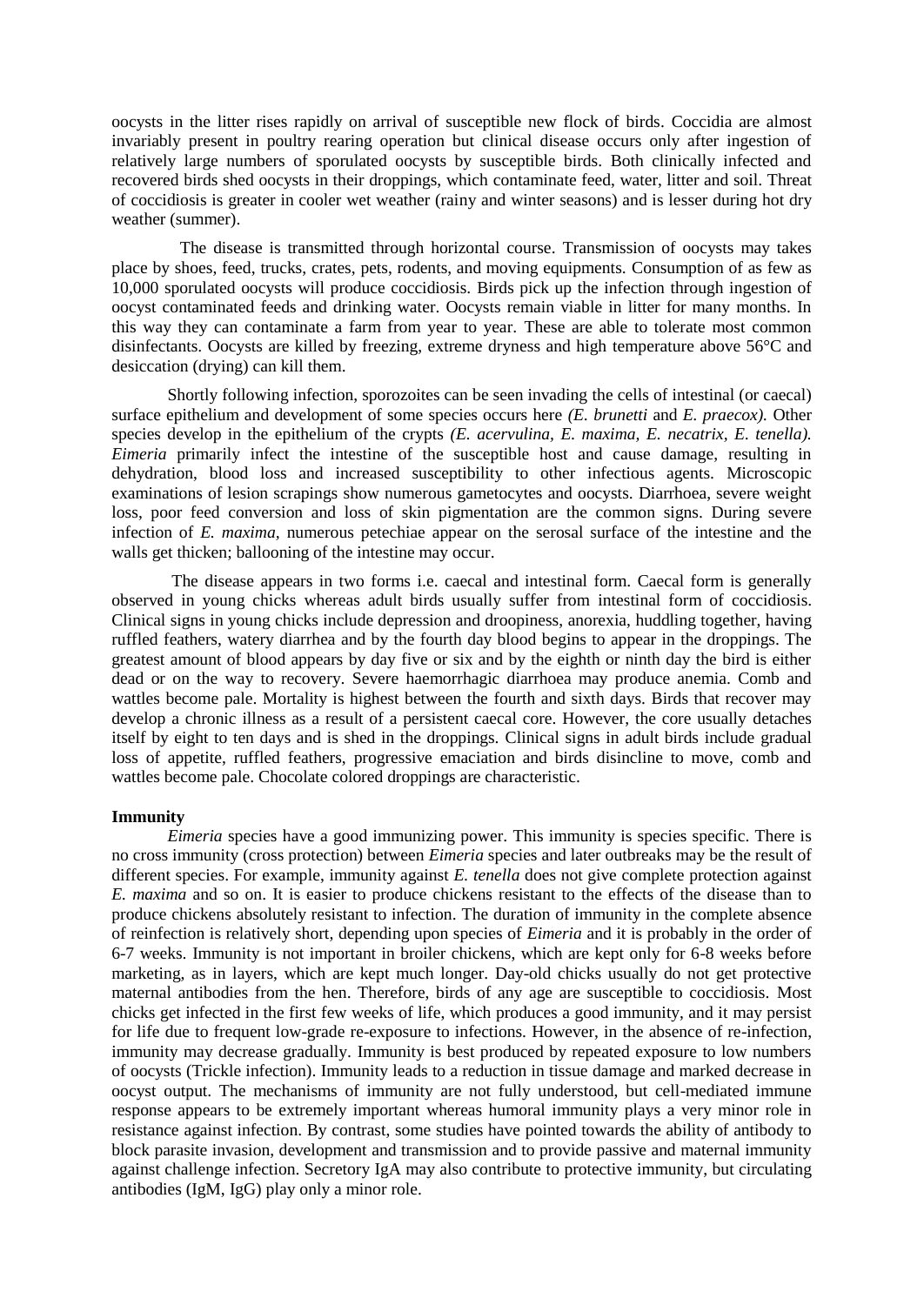#### **Diagnosis**

The diagnosis is not very difficult and is usually depends on clinical signs, gross lesions and microscopic examination. Faecal or intestinal/caecal scrapping should be made using microscopic slides so as to demonstrate oocyst. Sometimes at farm no mortality due to coccidiosis is seen for 2-3 days but weight loss is apparent, in those cases, faecal samples should be examined for oocyst by microscopy. The presence of faeces with blood, dysentery and diarrhea suggests coccidiosis. However, with less harmful coccidian, the only symptoms are reduced growth and poor feed conversion. The earliest symptoms with the most harmful species may be a sudden increase in daily mortality. For confirmatory diagnosis, postmortem examination is necessary. The type and location of lesions in the gut indicates the species of *Eimeria*. *E. acervulina* affects the upper part of the small intestine. Affected parts of the intestine are grossly distended and small red spots and white bands may be noted on it. *E. maxima* affect the entire small intestine. The intestines look watery, and in later stages have blood and mucus. The intestine may look thickened and ballooned with red pinpoint lesions. *E. tenella* affects the blind sacs (ceca) of the gut. Haemorrhagic lesions may be noted in the wall of the caecum. Caecum may be filled with blood and pus and turn into a solid core. Recently, Polymerase Chain Reaction (PCR) based assay for the detection, identification and differentiation of pathogenic species of *Eimeria* in poultry is found effective. An attractive genomic DNA target for PCR based detection of *Eimeria* is the Internal Transcribed Spacer 1 (ITS 1) gene of ribosomal DNA (rDNA). Real-time PCR assay has also been developed for diagnosis of different species of coccidia. This real-time PCR mainly targets one genetic marker called ITS-2 and can be multiplexed in pairs such that the seven species of *Eimeria* can be screened at a time using species-specific probes.

## **Treatment**

There are basically two means of prevention of coccidiosis; chemoprophylaxis and vaccination. Using anticoccidials or coccidiostats in the ration is the most popular. It is estimated that 95% of the broilers produced recieve anticoccidials. These anticoccidials can be classified as (1) chemicals which have specific modes of action against parasite metabolism such as amprolium, clopidol decoquinate, halofuginone, diclazuril, toltazuril or (ii) polyerther ionophores such as monensin, losalocid, salinomycin, narasin, and maduramycin, which act through altering ion transport and disrupting osmotic balance. The use of toltrazuril as the sole anticoccidial for two consecutive days in the drinking water between 10 and 14 days of age would be the best method for coccidiosis control. Combinations of anticoccidial such as salinomysin and roxarsone with a digestive enhancer such as bacitracin are widely used in broilers. Acute infection of coccidia is generally treated with anticoccidials, but the economic losses are mainly because of subacute infection. Prophylactic use is preferred because most of the damage occurs before signs become apparent, and delayed treatment may not benefit the entire flock. Only a few of the prophylactic drugs are also effective therapeutically. Usually, coccidiosis is controlled by prophylactic in-feed medication of an anticoccidial drug on continuous basis in broilers and upto 16-18 weeks in layers. Water medication is generally preferred over feed medication for treatment. Antibiotics and increased levels of vitamins A and K are sometimes used in the ration to improve rate of recovery and prevent secondary infections. Continuous use of anticoccidial drugs may result in selection for and survival of drug-resistant strains of coccidia. Drug resistance is a genetic phenomenon, and once established in a line of coccidian remains for many years. To overcome this problem, shuttle programme and frequent rotation of drugs may be practised.

 The use of one anticoccidial in the starter and another in the grower ration is called a shuttle programme which is meant to improve [coccidiosis](http://en.engormix.com/MA-poultry-industry/health/articles/coccidiosis-poultry-review-t1529/165-p0.htm) control, for example, intensive use of the ionophore drugs for many years has produced strains of coccidia that have reduced sensitivity for the ionophores. It is a common practice to use another drug such as nicarbazin or halofuginone in either the starter or grower ration to strengthen the programme of control against [coccidiosis.](http://en.engormix.com/MA-poultry-industry/health/articles/coccidiosis-poultry-review-t1529/165-p0.htm) The use of shuttle programme has been found to reduce drug resistance. Rotation of drugs may improve productivity. This is because the new drug will be effective against the build up of coccidia that had reduced sensitivity against the previous product that had been used for a long time. Anticoccidial drugs cause growth depression in the absence of *Eimeria* infection. Moreover, when the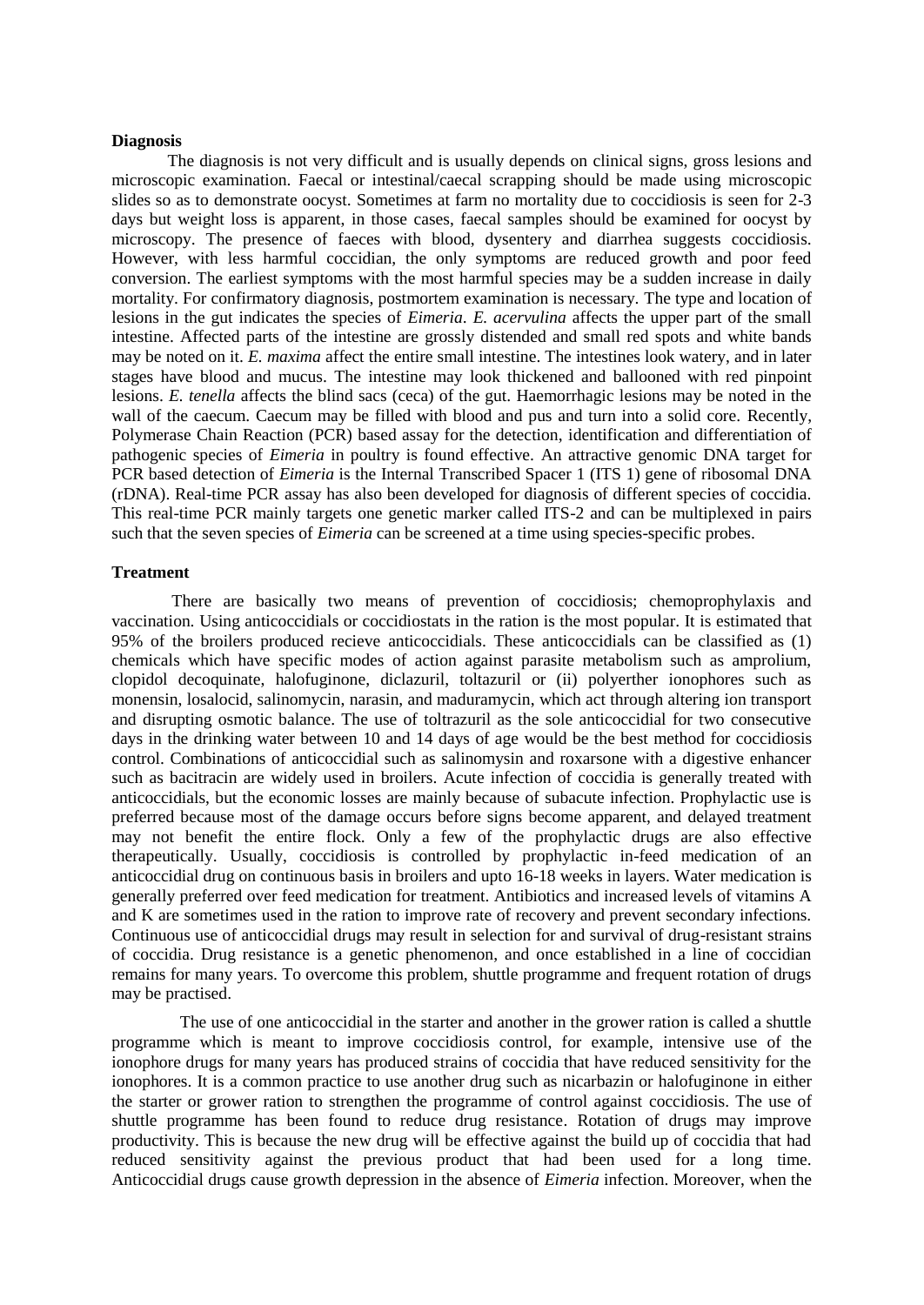anticipated drug effect is not observed the user tends to increase the dosage, which invariable leads to toxicity and is reflected by reduced feed intake, growth depression, reduced egg production, and leg weakness. Ionophores are not recommended in turkeys as these are highly susceptible to ionophores toxicity.

## **Prevention and Control**

Coccidiosis can be controlled and treated well if adequate measures are taken timely. Coccidial vaccines have been developed with an objective to solve the problems faced by the use of drugs. The immunological control is recognized as the major practical alternative to chemotherapy for the control of coccidiosis. Advantage of vaccine is, it can repopulate drug sensitive *Eimeria* spp. in a particular locality, and vaccines leave no residues in the meat. The live vaccines have been found to be very effective which administered at day old age, as here booster is not required. The first commercial anticoccidial vaccine, CocciVac (Alabama, USA), was introduced to the US market in 1952 and was a live unattenuated vaccine comprizing several wild-type strains of *E. tenella* oocysts. Since it was including only one species of *Eimeria*, it would not protect flocks from other species. Therefore, the vaccine went through a number of reformulations over the past 50 years. Thus variants of the original product – Coccivac-B, Coccivac-D and Immucox (Ontario, Canada) – are still in use today. However, the use of these live unattenuated vaccines is limited somewhat by the pathogenicity of the parasites used in making of these vaccines. Thus attenuated strains are now, arguably, the preferred products.

Unattenuated vaccines comprise mixtures of wild type strains of *Eimeria*. The number of oocysts in these vaccines are calculated and at correct dose, pathogenic effects should not been observed. Attenuated vaccines comprise mixtures of strains that have been selected so that they have reduced or no pathogenicity. There is general agreement that the potentially pathogenic species *E. acervulina, E. maxima* and *E. tenella* should be present. It is therefore possible to provide protection to all, or a selection of the species that might be encountered in the field. How many species should be included in a vaccine depends upon an assessment of their importance and the risk of exposure to them. Because, breeders have long life span than broilers, it is likely that they will be exposed to more species of *Eimeria*. Therefore, vaccines for breeding stock should contain all the *Eimeria* species while fewer may be necessary in broilers.

A subunit vaccine comprising a purified protein isolated from gametocytes of *Eimeria* is apparently near to launch in Israel. It is the first developed subunit vaccine and comprises of affinity purified gametocyte antigen (AGPA). Trials results indicate that there is transfer of maternal immunity and cross protection. Using antigens of interest of various stages of *Eimeria* life cycle, sub unit vaccines are made which may be administered as such or through a vector. Advantages with subunit vaccine includes, can be produced on mass scale, and don't produce clinical illness and cross species immunity. A variety of recombinant antigens of potential use as vaccine like GX3262 of *E. tenella* and GM28 of *E. acervulina* expressed in *E. coli* used to vaccinate laying hens, broiler breeders, just prior to the start of their laying period, produce protection through maternal antibodies in their progeny chicks for 6-7 weeks and against other species like *E. tenella* and *E. acervulina* too. These antibodies have been reported to interfere with oocyst wall formation in the parasite.

 As the immunity to coccidian is species specific, it is recommended to include in a vaccine all the *Eimeria* species for which immunity is desired, depend on the geographical area. Moreover, due to the possible strain variation, within the *Eimeria* species (*E. maxima, E. acervulina*) a vaccine developed for one geographical region should be tested for protection against the local isolates in another area. All the seven *Eimeria* species have been reported from different geographic regions of India, from time to time in commercial broilers and layers. Methods of control that rely upon immunity are likely to be more important in future. Certain vaccines have been used mainly in parent breeder flock but not in commercial broiler layer flocks due to its cost factor.

Vaccination methods include administration of vaccine through drinking water, in feed, edible gel ingestion, intra ocular, eye spray (by spray cabinet or individually by eye spray) and *in ovo*. *In ovo*administration of *E. tenella* oocysts into broiler chick embryos after 18 days incubation have been reported to provoke good immunity. In eye Spray cabinet technique, a coloured dye is added to the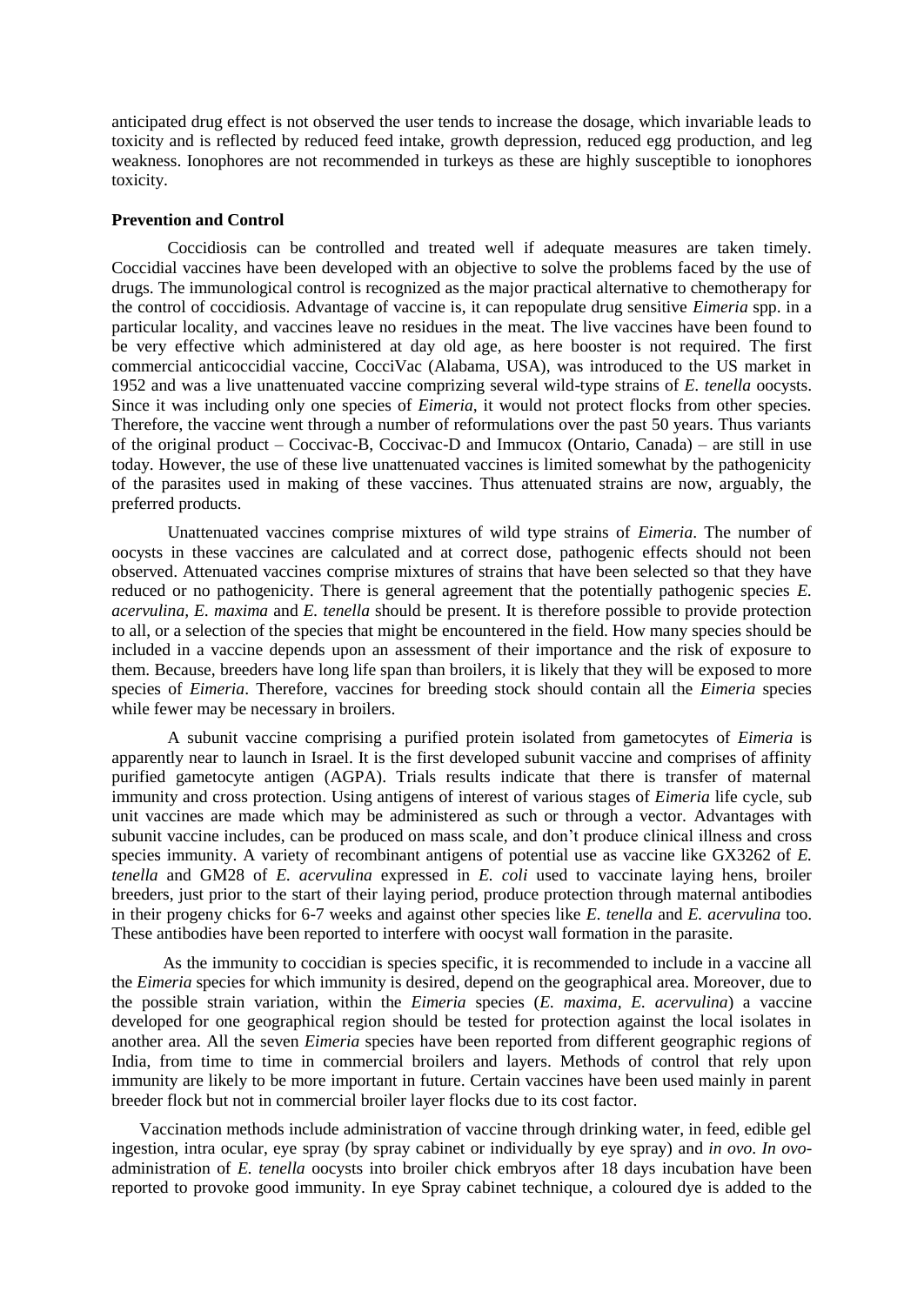vaccine in a spray cabinet, and a predetermined volume of vaccine is automatically sprayed onto the birds and, they get infected by pecking at the coloured dye on the feathers. Other preventive measures comprises-

- Nutrition, in which diets rich in protein and essential amino acids along with additional vitamin E and zinc may help in maintaining a strong immune response.
- Use good quality coccidiostats judiciously.
- Meticulous usage of anticoccidial drugs.
- Adopting better management and husbandry practices.
- Good sanitation and hygiene.
- Prevention from immunosuppressive agents (MD, IBD, CIA).
- Avoid indiscriminate use of live hot IBD vaccines.
- Strict biosecurity measures.

# **Sanitation and hygiene**

It is necessary to maintain good hygiene and sanitation in the farm as disinfectants are not effective against coccidia. So, some points should be considered to maintain good hygiene:

- Litter should be replaced and poultry houses disinfected on a regular basis.
- Caked material beneath drinkers should be removed and a top dressing of new litter applied.
- Drinkers should be cleaned and sanitized.
- Put waterers and feeders at a height level with the backs of the birds, so they cannot defecate or scratch litter into them.
- Clean the pens and remove droppings regularly.
- Prevent the access of infected droppings to the non-infected birds.
- Keep older birds away from chicks, since old birds are carriers.
- Avoid moisture and humidity in litters.
- Keep the litter dry by frequent turning of litter to reduce the sporulation of the oocysts.
- Avoid over-crowding in the house.

## **Conclusion**

Although coccidiosis has been the subject of a lot of research over the last decades, a number of very significant questions remain unanswered. As poultry production is subject to continuous changes also the problems related to coccidiosis change over the years. A lot is to be expected from recent progress made with molecular techniques, but practical applications of these techniques are scare today. The industry has to rely on established techniques in order to diagnose coccidiosis, and these techniques still bring added value if used in a correct way. Anticoccidial vaccines, especially live attenuated vaccines, appear to be a viable alternative for drugs in control of coccidiosis in breeder flocks and commercial egg layers. Investigations should be carried out for interactions between anticoccidial drugs and vaccines and to develop the suitable means of control of coccidiosis. Due to acquired resistance many drugs are less effective than when they were first introduced. Methods of control that rely upon immunity are therefore, likely to be more important in the future. Of course, biosecurity should never be breached for profitable poultry farming. In future, coccidiosis should be controlled by adopting an integrate approach where drugs and vaccines are both used to prevent this disease. Induction of protective immunity by active immunization with antigens not involved in natural infection may also be possible as indicated by recent immunization studies using recombinant antigens. Immunity is an important consideration in broiler breeders and commercial egg laying flocks that are reared on the ground. Outbreaks of coccidiosis have occasionally been reported among laying hens on wire floors or cages, suggesting that immunity is desired in these birds as well. Antigenic variation between strains of a given species has been reported (*E. maxima*). Thus it is suggested that the vaccines be reformulated to include such strains. So before, using a vaccine developed from 'foreign' strains it is clearly desirable to carry out cross protection tests to demonstrate efficacy against parasite of local origin. The use of live vaccines (particularly those based on non-attenuated strains) could result in the introduction into the environment of species not already